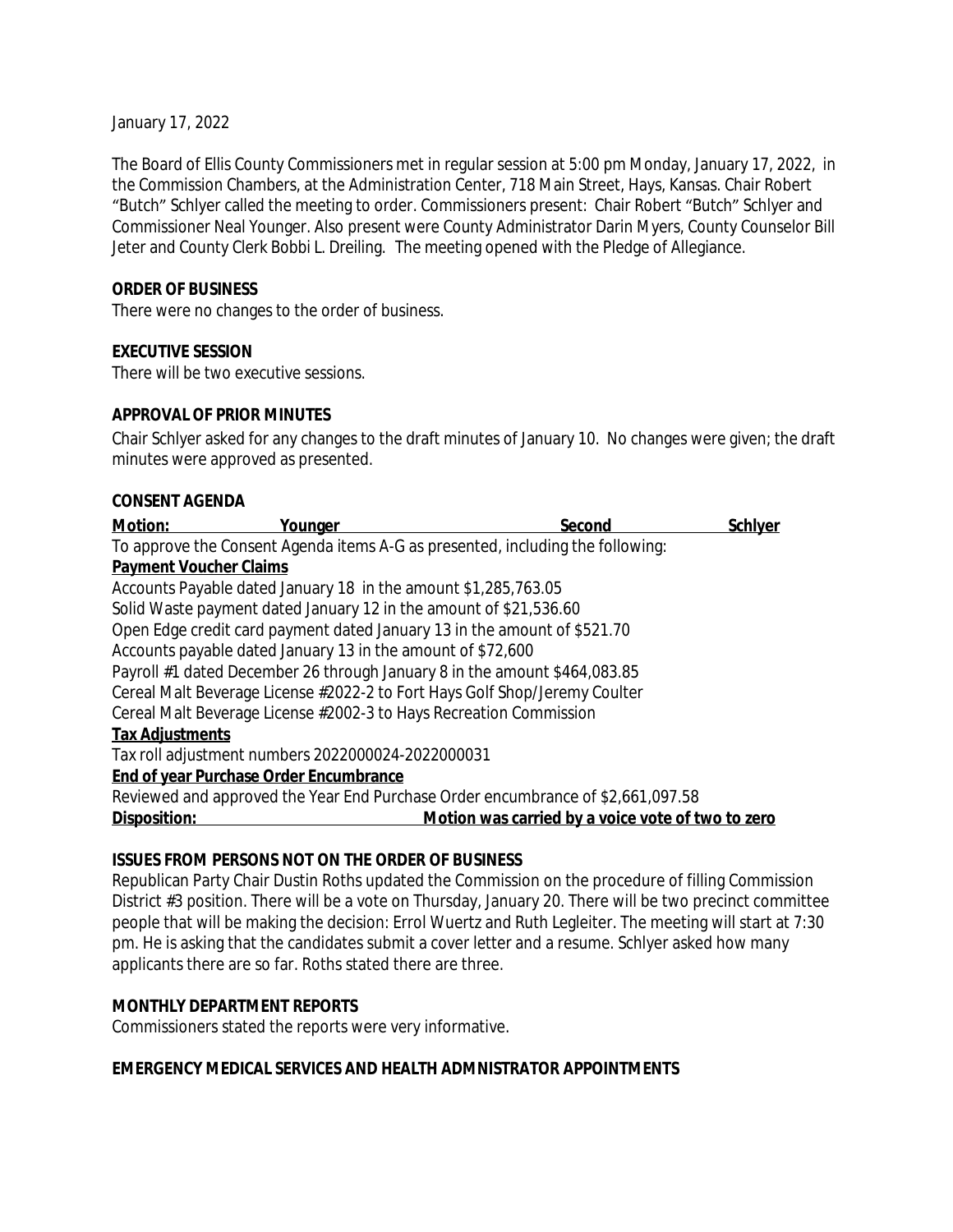County Administrator Darin Myers discussed the appointments for the EMS and Health Director positions. Since November 2021, Danita Schroeder and Kim Reel have been serving as interim directors. The commission has individually met with both Danita and Kim several times to ensure they are ready to be appointed as department heads within Ellis County. Tonight, the Commission can move forward with these appointments. In addition to the reorganization of the health department with a new director, there are other changes in office positions. Reel will vacate the Clinic Coordinator position so this position can revert to a registered nurse position. To help coordinate efforts in the office, one administrative assistant position is being requested to be reallocated as an Administrative Coordinator position. The financial impact would be for EMS, the director and assistant director, each at separate times, will be open until filled. Both positions are budgeted for in 2022. Since these are budgeted, and will be open for several months in 2022, there would be no additional costs associated. For the health department, the Health Administrator position is not a current allocated position. However, the current clinic coordinator, the registered nurse (RN) position, is being paid for by a KDHE grant to the department. Depending on when the nurse position is filled, and the administrative coordinator position is promoted into, the total cost to the health department should not exceed \$21,792 for 2022. The open RN position will also have the salary reimbursed by KDHE through 2023.

| <b>Motion:</b> | schlver | Second: | Younger |
|----------------|---------|---------|---------|
|                |         |         |         |
|                |         |         |         |

I move to change the health department position allocations to one health administrator, one chief public health nurse, one registered nurse, one billing coordinator, one administrative coordinator, and one administrative assistant.

| Disposition:                                                                     |                | Motion passed by a voice vote of two to zero. |                                                                                                   |  |  |
|----------------------------------------------------------------------------------|----------------|-----------------------------------------------|---------------------------------------------------------------------------------------------------|--|--|
| Motion:                                                                          | <b>Schlyer</b> | Second:                                       | Younger                                                                                           |  |  |
| I move to accept the updated Health Administrator's job description as attached. |                |                                               |                                                                                                   |  |  |
| Disposition:                                                                     |                | Motion passed by a voice vote of two to zero. |                                                                                                   |  |  |
| Motion:                                                                          | Younger        | Second:                                       | Younger                                                                                           |  |  |
|                                                                                  |                |                                               | I move to appoint Danita Schroeder as the Emergency Medical Services Director and Kim Reel as the |  |  |
| Health Administrator for Ellis County.                                           |                |                                               |                                                                                                   |  |  |

**Disposition: Motion passed by a voice vote of two to zero.**

## **JOB SUMMARY**

## **HEALTH ADMINISTRATOR**

This is a highly skilled administrative and professional public health position which assumes the overall direction, supervision, and management of the department, as well as consultative and referral responsibilities. The Health Administrator works directly with the Medical Consultant in establishing clinical/medical programs, procedures, and protocols. Work involves planning, organizing, directing, and participating in the delivery of public health services, coordinating and networking with other community/state organizations/agencies, developing and interpreting policies and procedures, and maintaining acceptable public health standards. Supervision is exercised over all employees in the department as well as hiring, termination, performance reviews, and conflict resolution. The Administrator must exercise considerable independent judgment and decision making while performing the responsibilities of this position. Work is reviewed by the Ellis County Board of Commissioners through conferences, reports, and evaluation of reports obtained. The Ellis County Health Administrator will also serve as the department Privacy Officer with responsibility for department compliance of the HIPAA Rule. This position has a confidentiality level of 5.

## **ESSENTIAL JOB FUNCTIONS:**

• Collects and evaluates statistics and data concerning public health needs/status of Ellis County;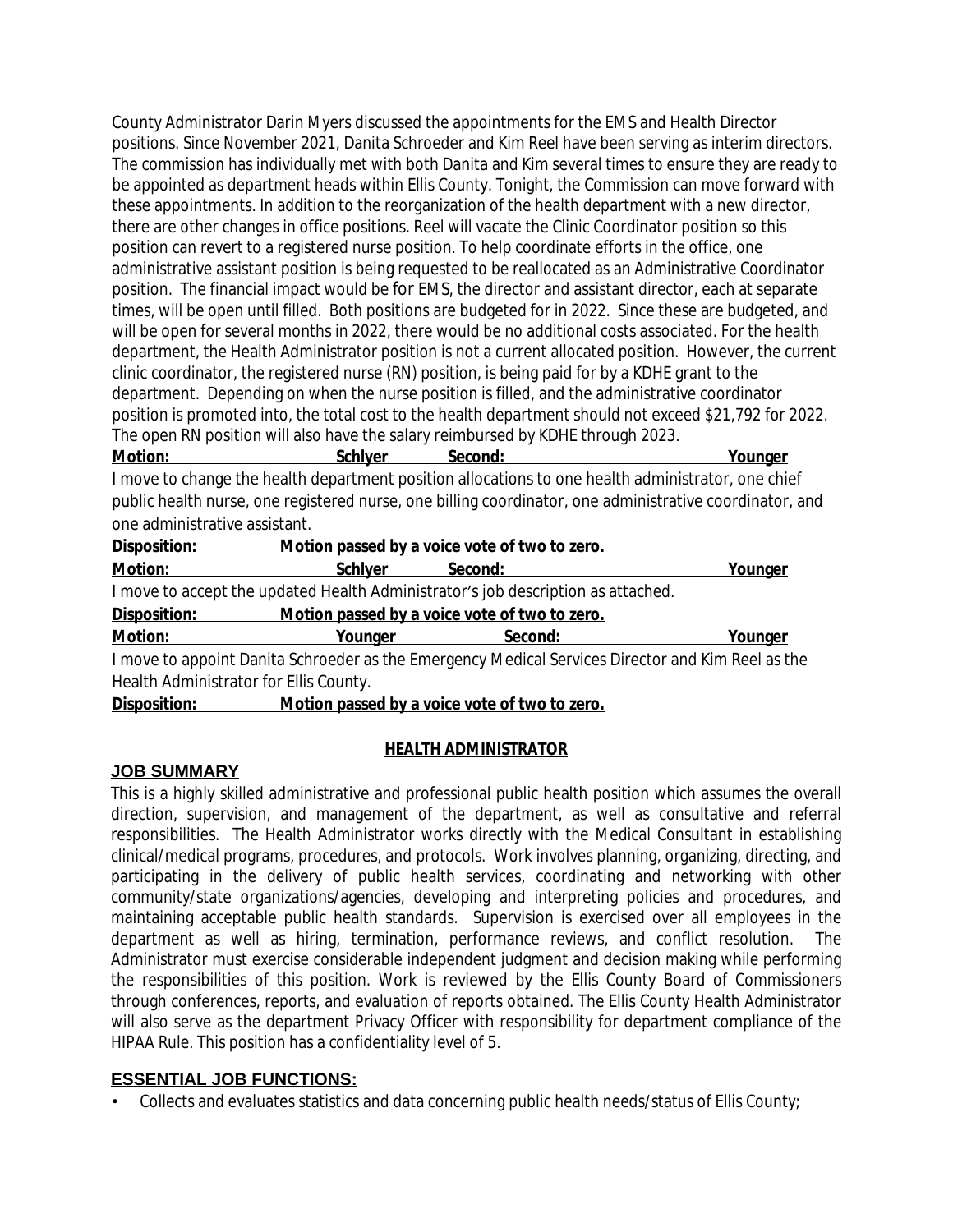- Develops, establishes, and implements educational, clinical, medical department/outreach public health programs;
- Educates physicians, citizens, health care providers, and other agencies regarding public health concerns, threats, and interventions;
- Enforces compliance with necessary local and state statutes to assure protection of public health and welfare;
- Establishes an appropriate surveillance program for communicable diseases and other health concerns assuring timely investigation, data collection, and implementation of epidemiological interventions;
- Establishes and/or maintains state and federal public health programs following specific program policies/regulations;
- Provides public services announcements, education, and presentations, to the media (radio, TV, newspaper) as well as in community settings;

# **Updated 1/17/21**

- Collaborates with other healthcare providers, businesses, agencies, and government (state and local) to establish policy, protocol, or regulations affecting the public health of Ellis County;
- Provides 24/7 on call service to assure timely and appropriate response to public health emergencies;
- Assures appropriate timely, mandated reporting of diseases;
- Prepares and provides an ongoing strategic plan for implementation of public health programs and department capacity building;
- Serves on committees as appointed or requested;
- Provides input/education to local, state, and federal elected officials concerning matters related to public health;
- Develops and writes all department policy and procedures within the parameters allowed by the Ellis County Board of Commissioners as well as state and federal guidelines;
- Prepares and presents the department's annual operating budget (includes revenues);
- Procures and maintains grant funds for state and/or federal public health programs;
- Oversees and evaluates all contracts for services necessary to provide public health programs;
- Prepares and presents to the Ellis County Board of Commissioners an accurate record of all department transactions including services rendered, dollars spent, accumulated resources, activities completed, and other statistics deemed necessary;
- Prepares and submits to the State of Kansas all quarterly reports as required for grant specific programs;
- Procures staff and provides for required training, orientation, supervision, evaluations, conflict resolution, and termination;
- Directs and authorizes the use/maintenance/purchase of materials, supplies, and equipment for the department; and
- Other related duties deemed necessary or as required.

# **MINIMUM REQUIREMENTS TO PERFORM WORK:**

Bachelor's degree in medical sciences or a closely related field and 3 years of increasingly responsible experience in public health administration, budgeting and financial management, personnel supervision, and communication.

Knowledge, Skills and Abilities:

• Knowledge of public health theory and practice and of their application.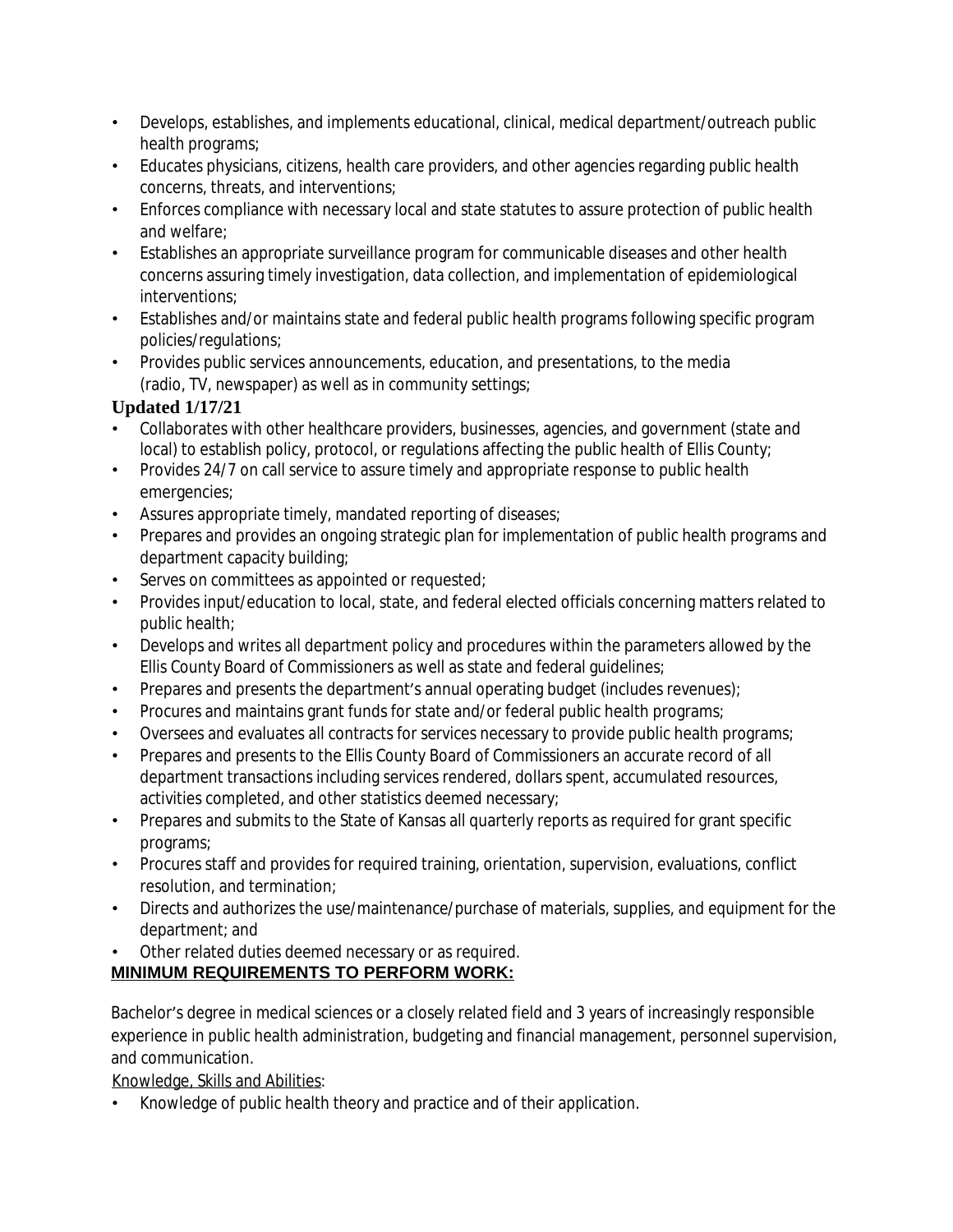- Knowledge and capacity of community interaction including planning, organizing, coordinating, and networking with other organizations, services, health and social programs.
- Knowledge of fiscal management including budget and grant preparation.
- Ability to implement public health programs, clinics, and services to meet community and individual needs.
- Ability to exercise independent judgment is necessary to discharge the responsibilities of this position.

# **PHYSICAL REQUIREMENTS:**

This work requires moderate physical exertion, with ability to apply 20 pounds of force occasionally and up to 10 pounds of force frequently. Must be able to finger, grasp, feel, reach, life, sit, stand, walk, talk and hear. Must be able to see with close visual acuity.

## **WORKING CONDITIONS:**

Possible adverse working conditions exist in this position including exposure to communicable disease and blood borne pathogens. Position is designated as high risk for blood borne pathogens and has the potential for minor to moderate injuries from the collection of needles and other bio-hazardous material. Potential for exposure to serious (life threatening) bacteria/viruses, chemicals, or radiation during a bioterrorism or public health emergency. Subject to after-hours calls for public health emergencies or surveillance activity.

## **FEES FOR RESIDENCES DESTROYED ON DECEMBER 15, 2021 FIRES**

Environmental Services Director Mason Ruder asked for permission to waive the zoning and environmental fees for the residences destroyed in the fires on December 15, 2021. He said several residences were destroyed and zoning certificate fees are \$75 for structure and environmental fees are \$60. If every home is replaced with a new septic the cost would be approximately \$1500.

**Motion:** Schlyer Second: Younger I move to waive the Zoning and Environmental fees for the residences destroyed in the Ellis County fires on December 15, 2021.

**Disposition: Motion passed by a voice vote of two to zero.**

## **HEMP-DERIVED DELTA-8 THC PRODUCTS**

County Attorney Robert Anderson explained to the Commission the new laws on hemp-derived Delta-8 THC products. On April 28, 2021 the Kansas Legislature amended K.S.A. 2-3901. Specifically, the legislature amended the definition of "hemp products" in a significant way. It has been the Ellis County Attorney's opinion since that time that certain hemp products being sold in Ellis County, and throughout the State, are illegal. On December 2, 2021 the Kansas Attorney General, Derek Schmidt, issued an opinion that essentially mirrored the Ellis County Attorney's position. On December 22, 2021 a District Court Judge in Ellis County 23rd Judicial District made legal findings concerning hemp-derived delta-8 THC products – these findings were consistent with the opinions of the Ellis County Attorney and the Kansas Attorney General. There will be a significant loss in tax revenue from the sales of these products.

## **EXECUTIVE SESSION**

**Motion: Schlyer Second: Younger** To recess into Executive Session for 10 minutes under the following exception to the Kansas Open Meeting Act pursuant to the attorney-client privilege with the subject to be discussed during executive session potential litigation. Those persons to attend are Chair Butch Schlyer, Commissioner Neal Younger, County Counselor Bill Jeter and County Administrator Darin Myers.